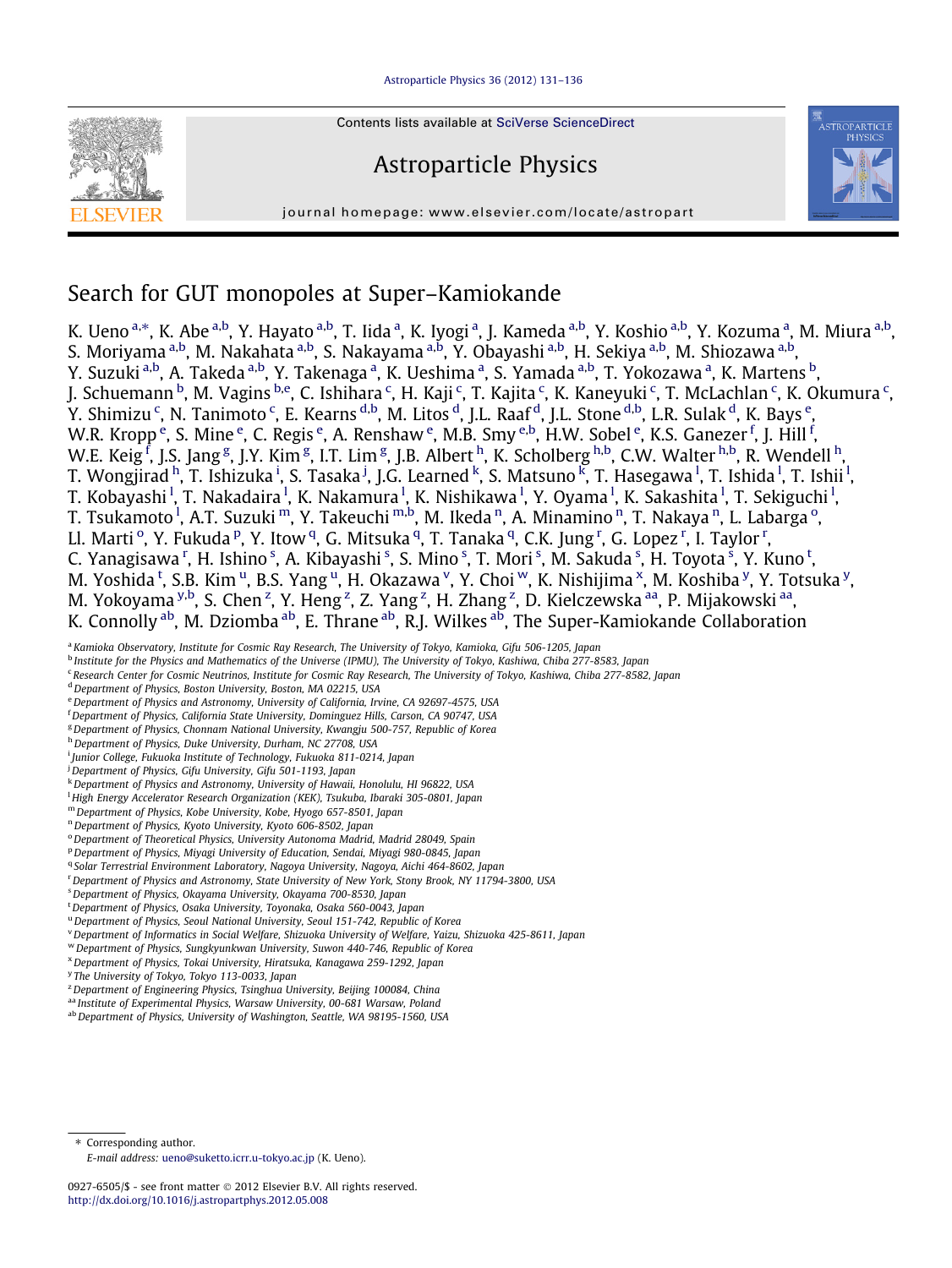# <span id="page-1-0"></span>article info

Article history: Received 8 March 2012 Received in revised form 10 May 2012 Accepted 24 May 2012 Available online 2 June 2012

Keywords: GUT monopole Neutrino Water Cherenkov detector

# **ABSTRACT**

GUT monopoles captured by the Sun's gravitation are expected to catalyze proton decays via the Callan– Rubakov process. In this scenario, protons, which initially decay into pions, will ultimately produce  $v_e$ ,  $v_\mu$ and  $\bar{v}_{\mu}$ . After undergoing neutrino oscillation, all neutrino species appear when they arrive at the Earth, and can be detected by a 50,000 metric ton Water Cherenkov detector, Super–Kamiokande (SK). A search for low energy neutrinos in the electron total energy range from 19 to 55 MeV was carried out with SK and gives a monopole flux limit of  $F_M(\sigma_0/1 \text{ mb}) < 6.3 \times 10^{-24} (\beta_M/10^{-3})^2 \text{ cm}^{-2} \text{ s}^{-1} \text{ sr}^{-1}$  at 90% C.L., where  $\beta_M$  is the monopole velocity in units of the speed of light and  $\sigma_0$  is the catalysis cross section at  $\beta_M = 1$ . The obtained limit is several orders of magnitude more stringent than the current best cosmic-ray supermassive monopole flux limit for  $\beta_\mathsf{M} < 10^{-2}$  and also two orders of magnitude lower than the result of the Kamiokande experiment, which used a similar detection method.

- 2012 Elsevier B.V. All rights reserved.

#### 1. Introduction

Grand Unified Theories (GUTs) predict superheavy magnetic monopoles (GUT monopoles) produced in the very early universe [\[1,2\]](#page-5-0). GUT monopoles are predicted to have appeared as topological defects at the phase transition of vacuum, where the GUT gauge group spontaneously broke to leave the U(1) of electromagnetism. If we take as an example the temperature of the phase transition at which the monopoles were formed to equal  $10^{15}$  GeV and assume the average production rate of about one monopole per horizon at that time [\[3\]](#page-5-0), the density of the monopoles today would exceed the critical density of the universe by more than 14 orders of magnitude. Even if we circumvent this problem by resorting to inflationary universe scenarios [\[4,5\],](#page-5-0) we cannot avoid a large uncertainty on the monopole flux in the universe since the flux depends on such parameters as monopole mass and the reheating temperature. In fact, due to the wide variety of elementary particle models, several models are compatible with the level of the Parker bound ( $\sim 10^{-15}$  cm<sup>-2</sup> s<sup>-1</sup> sr<sup>-1</sup>) [\[6–9\],](#page-5-0) and a flux in that range can be relatively easily detected by underground experiments. Arafune and Fukugita et al. [\[10\]](#page-5-0) pointed out that copious low energy neutrinos might be emitted when monopoles accumulating inside the Sun catalyze proton decays,

$$
p \rightarrow (\rho^0, \omega, \eta, K^+, \ldots) + e^+ \text{(or } \mu^+)
$$
 (1)

along their paths with cross sections typical of strong interactions via the Callan–Rubakov process [\[11,12\].](#page-5-0) When decay mesons produced by the above process subsequently decay into positive pions,  $((\rho^0, \omega, \eta, K^+, \ldots) \to \pi^+), \ \ v_e, v_\mu \ \ \text{ and } \ \ \bar{v}_\mu \ \ \text{ are produced}^1 \ \ \text{ by the}$ reactions,

$$
\pi^+ \to \mu^+ + \nu_\mu \tag{2}
$$

$$
\mu^+ \to e^+ + \nu_e + \bar{\nu}_\mu. \tag{3}
$$

After undergoing neutrino oscillation, all neutrino species are present when they arrive at the Earth ([Fig. 1\)](#page-2-0), and such neutrinos can be detected by a Water Cherenkov detector. Throughout this paper, the neutrinos and antineutrinos are assumed to oscillate with the same parameters of  $\sin^2 \theta_{12} = 0.31$ ,  $\sin^2 \theta_{13} = 0.02$  and  $\Delta m_{21}^2 = 7.6 \times 10^{-5}$  eV<sup>2</sup> [\[13\]](#page-5-0). The uncertainties of the mixing angles are taken into account in the systematic errors.

#### 2. Detector and expected signal

We searched for monopole-induced neutrinos using Super– Kamiokande (SK) [\[14\],](#page-5-0) a large Water Cherenkov detector located inside Japan's Kamioka mine. SK is a high-performance neutrino detector consisting of 50,000 metric tons of pure water. Since there are  $\gamma$ -ray backgrounds near the wall, the fiducial volume for this search, which amounts to 22,500 metric tons, is defined to be more than two meters from the walls of the inner detector (ID).

Monopole-induced neutrinos include all six types, and so for the monopole-induced neutrino search both electron elastic scattering,  $v_x(\bar{v}_x) + e^- \rightarrow v_x(\bar{v}_x) + e^-$ , and inverse beta decay,  $\bar{v}_e + p \rightarrow e^+ + n$ were assumed to contribute. [Fig. 2](#page-3-0) shows the expected spectra of elastic scattering recoil electrons and inverse beta decay positrons in SK. The Mikheyev–Smirnov–Wolfenstein (MSW) effects [\[15\]](#page-5-0) on oscillation in both the Sun and the Earth were also taken into account. We adopted a simple approximate analytic formula presented in Ref. [\[16\]](#page-5-0) for the calculation of the MSW effects and assumed the adiabaticity condition is fulfilled, i.e., the density changes so slowly inside the Sun and the Earth that the neutrino mass eigenstates propagate independently. The density profiles of the Sun and the Earth were taken from Refs. [\[17,18\]](#page-5-0), respectively.

# 3. Data reduction

In this analysis, we used 2853 live days of data consisting of SK-I (Apr. 1996 - Jul. 2001: 1497.4 days), SK-II (Oct. 2002 - Oct. 2005: 793.7 days) and SK-III (Jul. 2006 - Aug. 2008: 562.0 days). In SK-II the energy resolution was worse because the number of photomultiplier tubes (PMTs) was about half as many as those in the other phases. This difference in detector geometry was taken into account in the calculation of the expected spectra. However, as previously demonstrated by the SK solar neutrino analysis [\[19\]](#page-5-0), the broad energy spectra typical of monopole-induced neutrinos are hardly affected by the resolution.

The background events of the monopole-induced neutrino events are mainly caused by the atmospheric neutrinos, the solar neutrinos and muon-induced spallation products. To reduce the spallation products and the solar neutrino events, we set the lower energy thresholds to 19 MeV for SK-I and III, and 20 MeV for SK-II in this analysis.<sup>2</sup> The upper energy threshold was set to 55 MeV, which was determined by the end-point of the recoil electron (or positron) spectrum [\(Fig. 2\)](#page-3-0).

Besides setting the fiducial volume and energy criteria, some additional background cuts were applied to the data. After the event selection that removes cosmic ray muons and detector noise events, the data sample is subjected to a spallation cut. Cosmic-ray

 $1$  Under the assumption that monopoles are accumulated in the center of the Sun, pions decaying in flight are negligible due to the high density of hydrogen in the Sun.

 $2\,$  In the SK solar neutrino analysis, we reconstruct the event energy assuming all Cherenkov photons in an event come from a single electron, and we define ''energy'' as the total energy (not the kinetic energy) of the electron. Throughout this paper, we use this definition.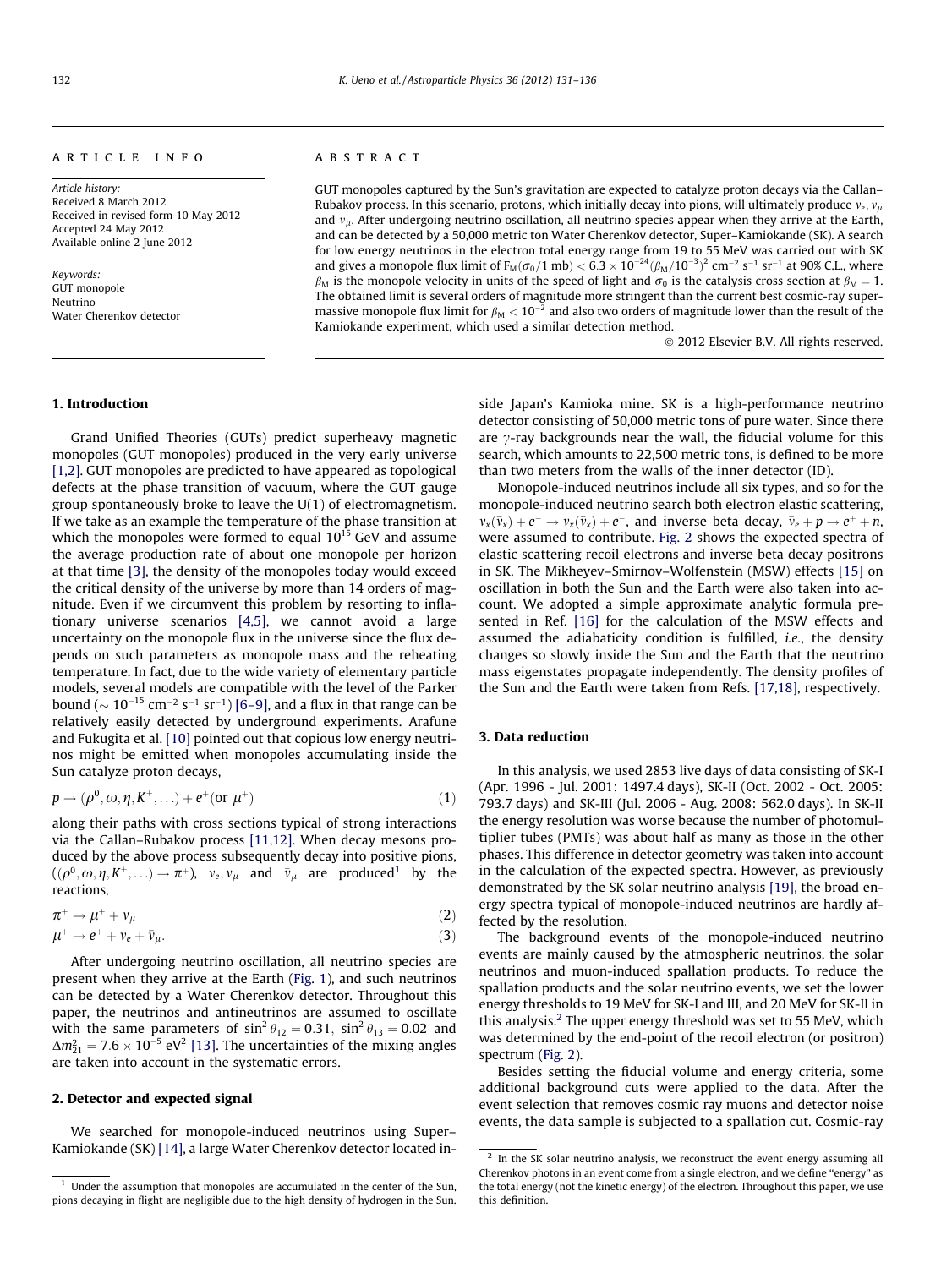<span id="page-2-0"></span>

Fig. 1. Expected neutrino spectra at the SK detector. These are an analytical evaluation, which includes neutrino oscillation effects.  $\mu$ ,  $\tau$  components are collectively denoted as h since these two flavors of neutrinos have identical cross sections for electron scattering. The spikes at 29.79 MeV originate from  $v_u$  produced by the two-body decay of  $\pi^+$  in Eq. [\(2\),](#page-1-0) which also oscillates into  $v_e$ .

muons can spall oxygen and create unstable nuclei called spallation products ( $\mu$  + <sup>16</sup>O  $\rightarrow$   $\mu$  + X). This is one of the most abundant backgrounds in the  $\leq$  20 MeV region, and as mentioned above, the ability to remove the background events mostly determines the lower threshold for the monopole-induced neutrino search. The spallation background events are further reduced by a likelihood method that uses timing, position and photo-electron information of the muons preceding the candidate events.

Then, we applied the Cherenkov opening angle cut to the remaining data sample. The opening angle is estimated by histogramming all the angles uniquely determined by the reconstructed vertex and the possible combinations of three hit PMTs. The histogram is divided into 100 angle bins and the peak is located by finding the successive seven bins with the largest number of entries. The angle corresponding to the midpoint of the seven bins is regarded as the Cherenkov angle of the event. Most of the remaining visible atmospheric (anti-)muon neutrino events are removed by this cut. Electrons with  $E > 18$  MeV have a Cherenkov angle  $\theta_C$  of about  $42^{\circ}$ , while visible muons remaining in the signal energy range have momenta less than  $\sim$  250 MeV/c, which corresponds to the maximum  $\theta_c$  value of 36°. Thus, taking into account the finite resolution of the Cherenkov angle measurements, events with  $\theta_C < 38^\circ$  were removed. Also we removed events with  $\theta_C > 50^\circ$ . Those events do not have a clear Cherenkov ring pattern and originate from multiple  $\gamma$ -rays emitted by excited nuclei created in neutral current (NC) interactions of atmospheric neutrinos.

Some events originating from the outside of the fiducial volume are reconstructed within the fiducial volume of SK. These events are  $\gamma$ -rays from the materials of the detector structure and the surrounding rock. To remove such events, we cut on the event's distance to the ID wall projected backwards from its vertex position along its reconstructed direction. Events with this distance less than 300 cm were removed ( $\gamma$ -ray cut [\[19\]](#page-5-0)).<sup>3</sup>

We removed charged  $\pi$  background events based on the sharpness of the Cherenkov ring pattern. As a charged  $\pi$  interacts with or is absorbed by a nucleus and is less influenced by multiple Coulomb scattering than electrons, it generates a sharp Cherenkov ring pattern. Events having two or more Cherenkov rings were also removed.

The remaining backgrounds include low energy muons produced by atmospheric  $v_{\mu}$  charged current (CC) interactions and their decay electrons. Those events are removed using time and spatial correlations; any event pairs having a time difference and a spatial distance less than 50 µs and 500 cm, respectively, were removed. In case the candidate event is the second one in a pair, we removed event pairs with the first events having total photo-electrons (p.e.) more than 1000 p.e. for SK-I and III, and 500 p.e. for SK-II, which correspond to  $90 \sim 100$  MeV electron equivalent energy. Although this selection (decay electron cut) removes some fraction of the atmospheric neutrino events, there still remain decay electrons which are not accompanied by nuclear de-excitation  $\gamma$ -rays, and whose parent muons are invisible because their energies are below Cherenkov threshold. Those background events are distinguished from the signal events using angular correlation with the Sun direction, which will be described later.

#### 4. Analysis and results

The numbers of events remaining after each selection step are summarized in [Table 1.](#page-3-0) We found 317 candidate events in the final data sample. Three types of background events are considered.

The first dominant source of background events are decay electrons from invisible muons induced by the atmospheric (anti-) muon neutrinos. The second such source are electrons generated by the atmospheric (anti-)electron neutrinos, while the third are the multiple nuclear de-excitation  $\gamma$ -rays produced by NC interactions of the atmospheric neutrinos.

The remaining spallation events are estimated to be  $4.7 \pm 4.3$ events in SK-I/III and  $0.2 \pm 1.7$  events in SK-II using the likelihood distribution.

The number of remaining solar neutrino events is estimated to be one from a separate MC simulation.

To extract the signal events, an angular distribution with respect to the Sun direction is used. [Fig. 3](#page-3-0) shows the cos  $\theta_{Sun}$  distribution of the 317 candidates, where  $\theta_{Sun}$  is the angle of the candidate event direction with respect to the expected neutrino direction calculated from the position of the Sun at the event time. To fit the distribution, we use a  $\chi^2$  defined in Eq. (4):

$$
\chi^{2}(\mathbf{I}_{0}, \alpha) \equiv \sum_{i=1}^{20} \frac{\{N_{\text{obs},i} - N_{\text{ve},i}(\mathbf{I}_{0}) - N_{\text{vp},i}(\mathbf{I}_{0}) - \alpha N_{\text{bkg},i}\}^{2}}{\sigma_{\text{stat},i}^{2} + \sigma_{\text{sys},i}^{2}},
$$
(4)

where we use  $N_{\text{obs},i}$  as the observed number of events in the *i*th angular bin.  $N_{ve,i}(I_0)$  and  $N_{vp,i}(I_0)$  are the expected signal events from electron scattering and inverse beta decay in the *i*th bin, where  $I_0$  is the total flux of all flavors of monopole-induced neutrinos in units of  $cm^{-2}$  s<sup>-1</sup> [\(Fig. 4\)](#page-4-0). The theoretical calculation of the angular distribution of the inverse beta decay is from Ref. [\[20\]](#page-5-0). The systematic errors used in the  $\chi^2$  function ( $\sigma_{sys,i}$  = const.) are summarized in [Table 2](#page-4-0).

 $N_{bkg,i}$  is the area-normalized background events for the *i*th bin. We determine the  $N_{bkg,i}$  values using the final data sample by applying an iterative procedure (described in Appendix) to remove a possible bias caused by the solar-correlated events. The factor  $\alpha$ representing the background normalization is determined so that the  $\chi^2$  value is minimized for each I<sub>0</sub> value. In the fit, we restrict  $\alpha \geqslant 0$ . As a result of the fit, we obtain  $I_0 = 102 \pm 64$  cm<sup>-2</sup> s<sup>-1</sup>, corresponding to a 1.6  $\sigma$  excess.

We determine the 90% C.L. upper limit flux  $I_{90}$  by using the following equation:

$$
\frac{\int_0^{l_{90}} \exp\left(-\chi^2(l_0)/2\right) dl_0}{\int_0^\infty \exp\left(-\chi^2(l_0)/2\right) dl_0} = 0.9.
$$
\n(5)

<sup>&</sup>lt;sup>3</sup> Additionally, energy-dependent cut criteria were also applied.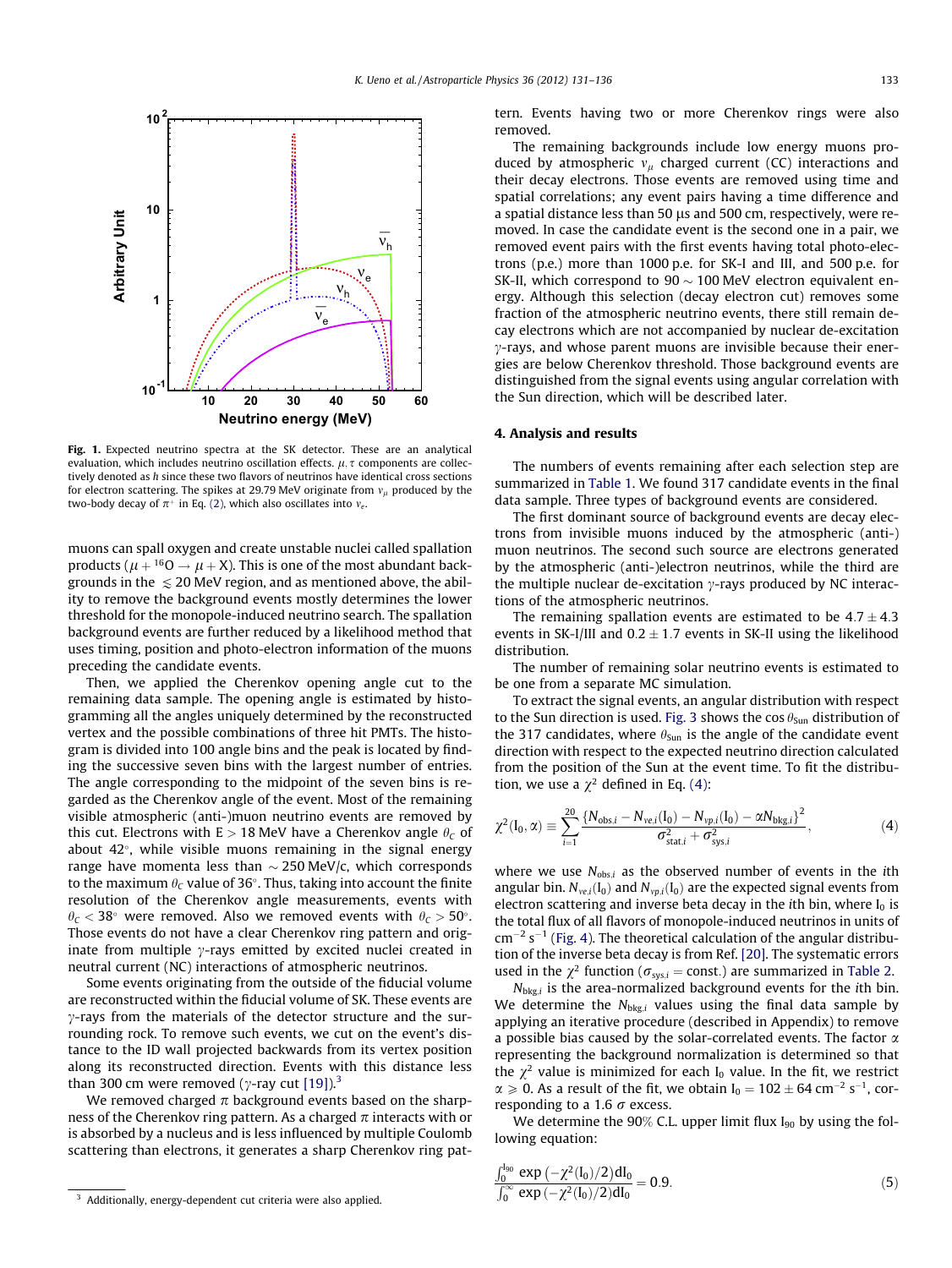<span id="page-3-0"></span>

Fig. 2. Expected energy spectra of elastic scattering recoil electron (left) and inverse beta decay positron (right) in SK assuming neutrino flux of 3.0  $\times$  10<sup>2</sup> cm<sup>-2</sup> s<sup>-1</sup> without energy resolution included. The discontinuity of some spectra at 29.79 MeV is caused by the spikes shown in the expected neutrino energy spectra in [Fig. 1](#page-2-0). h represents  $\mu$  and  $\tau$  components.

#### Table 1

Summary of the number of remaining events and the cut signal efficiency for electron scattering and inverse beta decay after each selection.

| C <sub>11</sub>             | Data | Detection eff<br>$(v + e)$ | Detection eff.<br>$(\bar{v}_e + p)$ |
|-----------------------------|------|----------------------------|-------------------------------------|
| Energy range cut,           |      |                            |                                     |
| Fiducial volume cut.        | 2108 | 0.99                       | 0.99                                |
| Noise event rejection       |      |                            |                                     |
| Spallation event cut        | 1774 | 0.91                       | 0.98                                |
| Cherenkov opening angle cut | 759  | 0.86                       | 0.93                                |
| $\gamma$ -ray cut           | 738  | 0.83                       | 0.90                                |
| Pion-like event cut         | 705  | 0.81                       | 0.88                                |
| Multi-ring cut              | 686  | 0.81                       | 0.87                                |
| Decay electron cut          | 317  | 0.81                       | 0.87                                |
|                             |      |                            |                                     |

[Fig. 5](#page-4-0) shows the  $\exp\left(-\chi^2(\mathrm{I}_0)/2\right)$  distribution as a function of  $\mathrm{I}_0$ , where the normalization is scaled so that the maximum value becomes one. We obtain  $I_{90} = 166.6$  cm<sup>-2</sup> s<sup>-1</sup>. Fig. 3 shows the  $\cos \theta_{Sun}$  distribution superimposed with curves representing  $I_0 = I_{90}$  and  $I_0 = 0$ . We obtain a  $\chi^2(I_0 = 0)$  value of 20.02 compared to 19 degrees of freedom, which corresponds to a probability of 39.3% and is therefore consistent with a hypothesis of null signal in the final data sample.

The monopole-catalyzed proton decay rate  $f_n$  in the Sun is given by,

$$
f_p = \int n_M \nu_{\rm rel} \sigma \rho_{\rm p} N_A d^3 x \, \text{decays/s},\tag{6}
$$

where  $n_M$  is the monopole number density,  $v_{rel} = \beta_{rel}c$  the relative velocity between the monopole and the proton,  $\sigma = \sigma_0/\beta_{\rm rel}^2$  (  $\sigma_0 \sim$ 1 mb) the catalysis cross section [\[11,12,22\],](#page-5-0)  $\rho_p$  the proton mass density, and N<sub>A</sub> Avogadro's number (6.0  $\times$  10<sup>23</sup>). The space integral is taken over the interior of the Sun. Helium gives a negligible contribution [\[22\]](#page-5-0). If we assume the monopoles are accumulated in the center of the Sun where  $\rho_{\rm p} = 50$  g/cm<sup>3</sup> and  $\beta_{\rm rel} = 1.7 \times 10^{-3}$ ,<sup>4</sup> we obtain  $f_p = 1.7 \times 10^6 (\sigma_0/1~{\rm mb}){\rm N_M}$ , where  ${\rm N_M}$  is the integrated number of monopoles in the region. The rate  $f_p$  is given by



Fig. 3. Angular distributions with respect to the expected neutrino direction from the Sun. The points with error bars show the data events. The solid histogram represents the fitting result when the monopole-induced neutrino flux is equated with the 90% C.L. upper limit obtained in this analysis, and the dashed one the result when only background is used for the fitting.

 $f_p = 4\pi d^2 \text{I}_0/3/f_{v_e}$ , where  $d = 1.5 \times 10^{13}$  cm is the distance between the Sun and the Earth. The factor three takes into account the fact that three neutrinos are emitted per proton decay.  $f_{v_e} = f_{\pi^+}(1 - a_{\pi^+})$ is the fraction of  $v_e$  produced in a proton decay, where  $f_{\pi^+}$  is the branching fraction of a proton decay into  $\pi^+$  anything, and is about 0.5 for some GUT models. The factor  $a_{\pi^+} = 0.2$  is the absorption probability of  $\pi^+$  at the center of the Sun [\[10\].](#page-5-0) Using the I<sub>90</sub> value, we obtain an upper limit on  $N_M$  at the 90% C.L.:

$$
N_M\left(\frac{\sigma_0}{1 mb}\right)\left(\frac{f_{\pi^+}}{0.5}\right) < 7.1 \times 10^{17} \text{ (90\%C.L.)}.
$$
 (7)

The monopole flux is calculated from the following equation by assuming monopole-antimonopole annihilation is negligible:

$$
N_M = \pi R_{\odot}^2 \left( 1 + \left( \frac{\beta_{esc}}{\beta_M} \right)^2 \right) \epsilon(M_M, \beta_M) 4 \pi F_M t_{\odot}, \tag{8}
$$

<sup>&</sup>lt;sup>4</sup> We take  $v_{rel}$  as the thermal velocity of proton in the center of the Sun,  $\beta_{\rm rel} c = (2k_{\rm B}T_{\rm c}/m_p)^{1/2} \simeq 1.7 \times 10^{-3}$  m/s, where  $k_{\rm B}$  is the Boltzmann constant,  $T_{\rm c} = 1.5 \times 10^7$  K is the temperature at the center of the Sun, and  $m_p = 0.938$  GeV is the proton mass.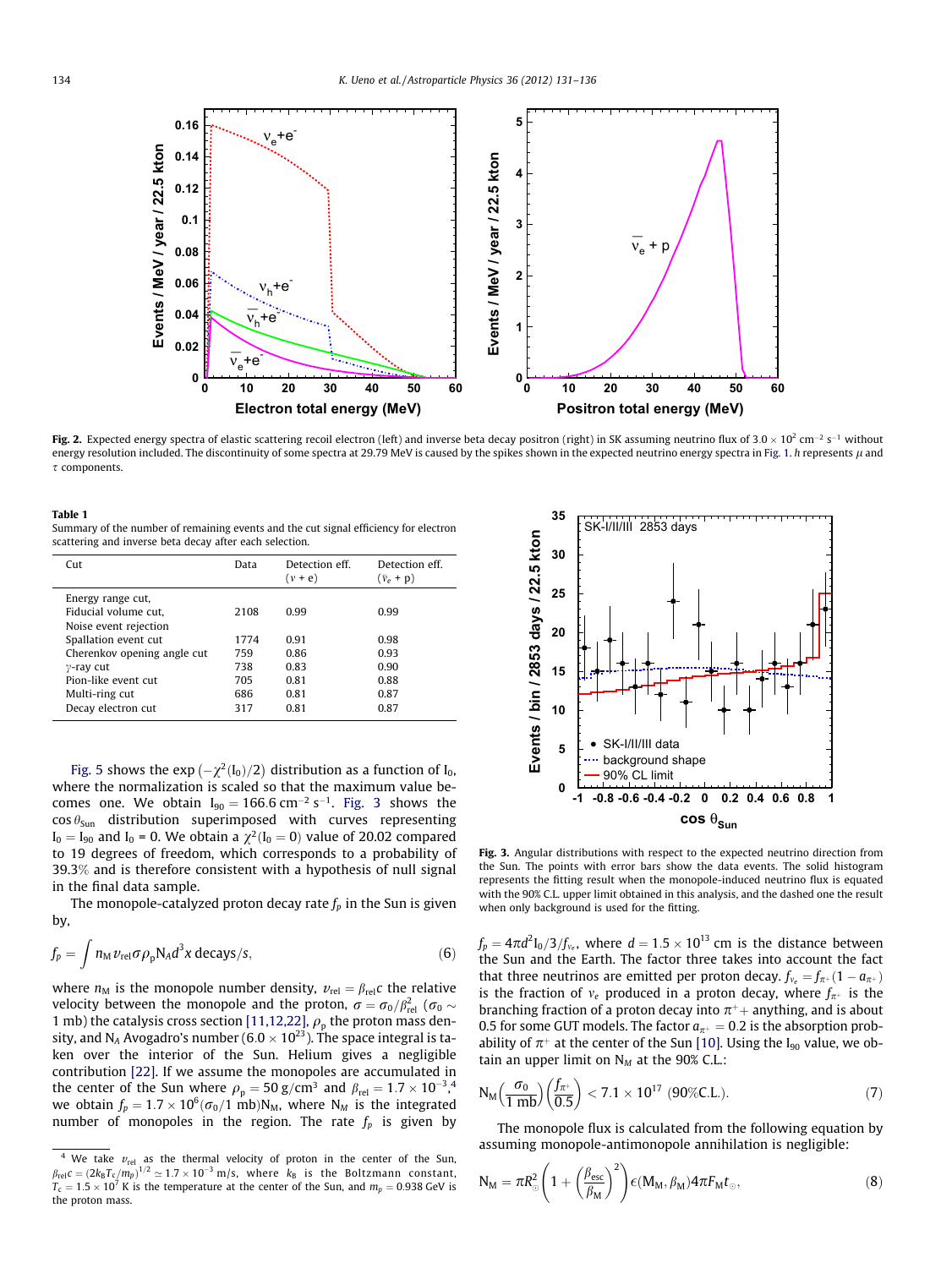<span id="page-4-0"></span>

Fig. 4. Expected angular distributions of elastic scattering recoil electrons (left) and inverse beta decay positrons (right) assuming a monopole-induced neutrino flux of  $3.0 \times 10^2$  cm<sup>-2</sup> s<sup>-1</sup> and the detection efficiency of the cuts.

| Table 2                                                                                  |  |
|------------------------------------------------------------------------------------------|--|
| Systematic errors (%) used in the $\gamma^2$ function. The systematic error on the cross |  |
| section of inverse beta decay is from Ref. [21].                                         |  |

| Error source         | $SK-I(%)$ | $SK-II$ $(\%)$ | $SK-III(%)$ |
|----------------------|-----------|----------------|-------------|
| Cross section        | 0.4       | 0.4            | 0.4         |
| Neutrino propagation | 5.0       | 5.0            | 5.0         |
| Reduction efficiency | 2.3       | 3.8            | 2.1         |
| Fiducial volume      | 1.3       | 1.1            | 1.0         |
| Livetime             | 0.1       | 0.1            | 0.1         |
| Total                | 57        | 64             | 56          |



Fig. 5. Likelihood function as a function of monopole-induced neutrino flux  $(I_0)$ , which is defined as proportional to  $exp(-\chi^2(I_0)/2)$ . The dashed line represents the  $90\%$  C.L. limit on  $I_0$ . The deviation from the Gaussian shape beyond  $I_0 = 183.4$  cm<sup>-2</sup> s<sup>-1</sup> is due to the restriction of  $\alpha \ge 0$ .

where  $\beta_{\rm esc} = 2 \times 10^{-3}$  and  $\beta_{\rm M}$  are the escape velocity and the monopole velocity in units of the speed of light, respectively,  $R_{\odot}$  is the solar radius (7.0  $\times$  10 $^{10}$  cm) and  $t_{\odot}$  the elapsed time after the birth of the Sun (4.6  $\times$  10 $^9$  yr).  $\epsilon$ (M<sub>M</sub>,  $\beta_{\rm M}$ ) is the efficiency with which the Sun captures monopoles that strike its surface, which is dependent on the monopole mass  $M_M$  and velocity  $\beta_M$ . We estimate  $\epsilon(M_M, \beta_M)$ based on the calculation of the energy loss of a monopole inside the Sun from Refs. [\[23,24\]](#page-5-0). From [\(7\) and \(8\),](#page-3-0) we obtain for  $\beta_M < 10^{-3}$ 

$$
F_{\rm M} \left( \frac{\sigma_0}{1 \, \text{mb}} \right) \left( \frac{f_{\pi^+}}{0.5} \right) < 6.3 \\
\times 10^{-24} \left( \frac{\beta_{\rm M}}{10^{-3}} \right)^2 \, \text{cm}^{-2} \, \text{s}^{-1} \, \text{sr}^{-1} \, \left( 90\% \, \text{C.L.} \right). \tag{9}
$$

This limit is only valid for M<sub>M</sub>  $\lesssim 10^{17}$  GeV since  $\epsilon$ (M<sub>M</sub>,  $\beta_{\rm M}$ ) decreases as the monopole mass increases and becomes significantly less than 1 for higher monopole masses.

Our result is presented in [Fig. 6.](#page-5-0) Also shown are monopole flux limits obtained by various recent direct detection experiments: [\[25–28\]](#page-5-0), Kamioka track etch [\[29\],](#page-5-0) Mica [\[30\]](#page-5-0) and the MACRO final result [\[31\]](#page-5-0), as well as ones from indirect detection experiments: the Parker bound [\[6\]](#page-5-0), limits from neutron star observations [\[32\],](#page-5-0) and the Kamiokande experimental results [\[33,34\].](#page-5-0) As seen in the figure, our new limit is many orders of magnitude more stringent than those of the direct experiments and is also two orders of magnitude lower than the result of the Kamiokande experiment [\[33,34\],](#page-5-0) which used a similar detection method. This is mainly because SK is a larger detector and the background events are subtracted effectively using angular distributions. The present limit is lower than the one obtained from the X-ray excess of old neutron stars,

$$
F_{\rm M}\left(\frac{\sigma_0}{1\rm mb}\right) < 3r \times 10^{-23} \rm cm^{-2} s^{-1} sr^{-1},\tag{10}
$$

where  $\beta_M$  is 10<sup>-3</sup> and r is the ratio of the total luminosity to the photon luminosity of old neutron stars. The value of r varies from 1 to 10<sup>4</sup>, where  $r \sim 1$  corresponds to the conventional neutron star equations of state while large values of r correspond to the possibility of a pion condensate<sup>5</sup> or quark matter core [\[32\]](#page-5-0).  $\beta_{\text{rel}}$  in old neutron stars is of order of 0.1  $\sim$  0.3. Therefore, our limit is better than the neutron star limit even in the most stringent case. Finally, we emphasize that this result also provides constraints on the parameter space of inflation models as suggested in Refs. [\[7–9\]](#page-5-0).

 $5$  If there is a pion condensate in a neutron star, its total luminosity is dominated by neutrinos generated in the following reactions:  $\pi^- + n \rightarrow n + \ell^- + \bar{\nu}_\ell$  and  $n + \ell^- \rightarrow n + \pi^- + \nu_\ell$ , where  $\ell = e$  or  $\mu$ .